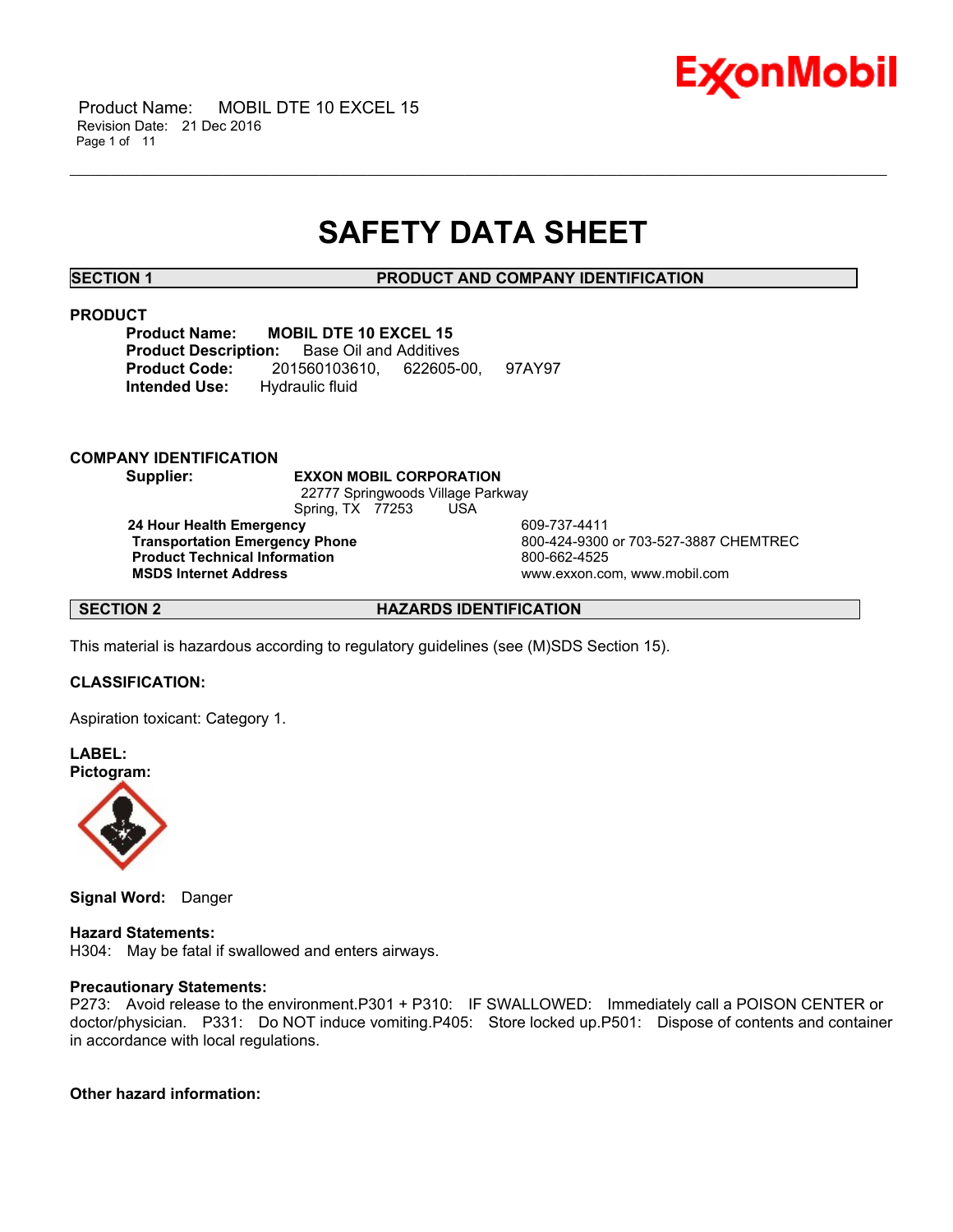

# **HAZARD NOT OTHERWISE CLASSIFIED (HNOC):** None as defined under 29 CFR 1910.1200.

# **PHYSICAL / CHEMICAL HAZARDS**

No significant hazards.

# **HEALTH HAZARDS**

 High-pressure injection under skin may cause serious damage. Frequent or prolonged contact may defat and dry the skin, leading to discomfort and dermatitis. May be irritating to the eyes, nose, throat, and lungs.

\_\_\_\_\_\_\_\_\_\_\_\_\_\_\_\_\_\_\_\_\_\_\_\_\_\_\_\_\_\_\_\_\_\_\_\_\_\_\_\_\_\_\_\_\_\_\_\_\_\_\_\_\_\_\_\_\_\_\_\_\_\_\_\_\_\_\_\_\_\_\_\_\_\_\_\_\_\_\_\_\_\_\_\_\_\_\_\_\_\_\_\_\_\_\_\_\_\_\_\_\_\_\_\_\_\_\_\_\_\_\_\_\_\_\_\_\_\_

# **ENVIRONMENTAL HAZARDS**

Expected to be harmful to aquatic organisms. May cause long-term adverse effects in the aquatic environment.

| <b>NFPA Hazard ID:</b> | Health: | Flammability: | Reactivity: 0 |  |
|------------------------|---------|---------------|---------------|--|
| <b>HMIS Hazard ID:</b> | Health: | Flammability: | Reactivity: 0 |  |

**NOTE:** This material should not be used for any other purpose than the intended use in Section 1 without expert advice. Health studies have shown that chemical exposure may cause potential human health risks which may vary from person to person.

# **SECTION 3 COMPOSITION / INFORMATION ON INGREDIENTS**

This material is defined as a mixture.

# **Hazardous Substance(s) or Complex Substance(s) required for disclosure**

| <b>Name</b>                                                          | CAS#        |                | <b>GHS Hazard Codes</b>                         |
|----------------------------------------------------------------------|-------------|----------------|-------------------------------------------------|
|                                                                      |             | Concentration* |                                                 |
| 2.6-DI-TERT-BUTYLPHENOL                                              | 128-39-2    | $0.1 - 5.1\%$  | H315, H400(M factor 1),<br>$H410(M$ factor 1)   |
| <b>ALKYL DITHIOPHOSPHATE</b>                                         | 255881-94-8 | $0.1 - 5.1\%$  | H319(2A), H400(M factor<br>1), H410(M factor 1) |
| HYDROTREATED LIGHT PARAFFINIC DISTILLATES,<br><b>IPETROLEUM</b>      | 64742-55-8  | $40 - 50\%$    | H <sub>304</sub>                                |
| <b>ISEVERELY HYDROTREATED HEAVY PARAFFINIC</b><br><b>IDISTILLATE</b> | 64742-54-7  | $40 - 55\%$    | H <sub>304</sub>                                |
| <b>ISOLVENT DEWAXED HEAVY PARAFFINIC DISTILLATE</b>                  | 64742-65-0  | $1 - 5\%$      | H <sub>304</sub>                                |

\* All concentrations are percent by weight unless material is a gas. Gas concentrations are in percent by volume.

As per paragraph (i) of 29 CFR 1910.1200, formulation is considered a trade secret and specific chemical identity and exact percentage (concentration) of composition may have been withheld. Specific chemical identity and exact percentage composition will be provided to health professionals, employees, or designated representatives in accordance with applicable provisions of paragraph (i).

| SECTION 4 | <b>FIRST AID MEASURES</b> |  |
|-----------|---------------------------|--|
|           |                           |  |

# **INHALATION**

Remove from further exposure. For those providing assistance, avoid exposure to yourself or others. Use adequate respiratory protection. If respiratory irritation, dizziness, nausea, or unconsciousness occurs, seek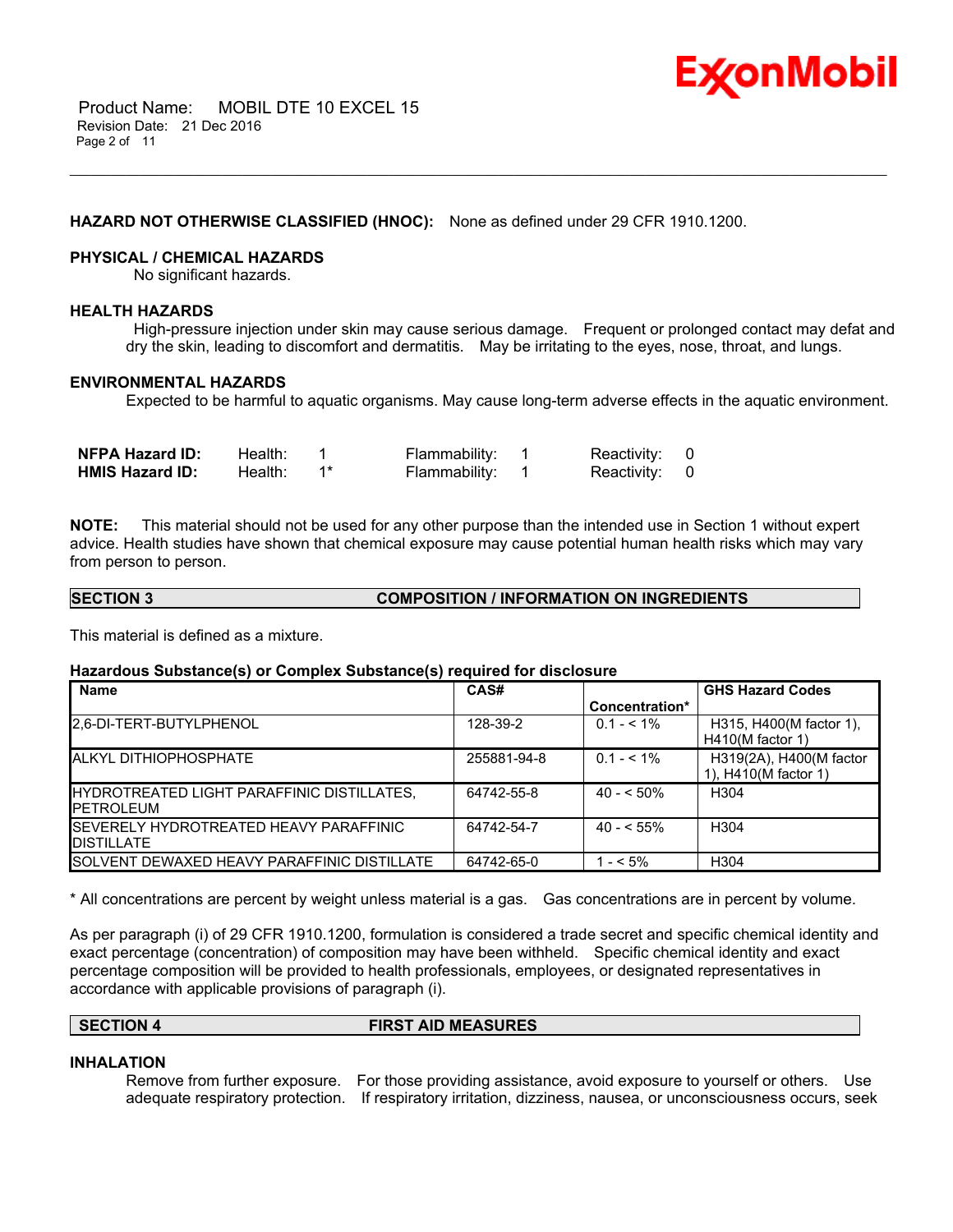Product Name: MOBIL DTE 10 EXCEL 15 Revision Date: 21 Dec 2016 Page 3 of 11



immediate medical assistance. If breathing has stopped, assist ventilation with a mechanical device or use mouth-to-mouth resuscitation.

\_\_\_\_\_\_\_\_\_\_\_\_\_\_\_\_\_\_\_\_\_\_\_\_\_\_\_\_\_\_\_\_\_\_\_\_\_\_\_\_\_\_\_\_\_\_\_\_\_\_\_\_\_\_\_\_\_\_\_\_\_\_\_\_\_\_\_\_\_\_\_\_\_\_\_\_\_\_\_\_\_\_\_\_\_\_\_\_\_\_\_\_\_\_\_\_\_\_\_\_\_\_\_\_\_\_\_\_\_\_\_\_\_\_\_\_\_\_

# **SKIN CONTACT**

Wash contact areas with soap and water. Remove contaminated clothing. Launder contaminated clothing before reuse. If product is injected into or under the skin, or into any part of the body, regardless of the appearance of the wound or its size, the individual should be evaluated immediately by a physician as a surgical emergency. Even though initial symptoms from high pressure injection may be minimal or absent, early surgical treatment within the first few hours may significantly reduce the ultimate extent of injury.

### **EYE CONTACT**

Flush thoroughly with water. If irritation occurs, get medical assistance.

# **INGESTION**

Seek immediate medical attention. Do not induce vomiting.

# **NOTE TO PHYSICIAN**

If ingested, material may be aspirated into the lungs and cause chemical pneumonitis. Treat appropriately.

# **SECTION 5 FIRE FIGHTING MEASURES**

#### **EXTINGUISHING MEDIA**

**Appropriate Extinguishing Media:** Use water fog, foam, dry chemical or carbon dioxide (CO2) to extinguish flames.

**Inappropriate Extinguishing Media:** Straight Streams of Water

### **FIRE FIGHTING**

**Fire Fighting Instructions:** Evacuate area. Prevent runoff from fire control or dilution from entering streams, sewers, or drinking water supply. Firefighters should use standard protective equipment and in enclosed spaces, self-contained breathing apparatus (SCBA). Use water spray to cool fire exposed surfaces and to protect personnel.

**Unusual Fire Hazards:** Pressurized mists may form a flammable mixture.

**Hazardous Combustion Products:** Aldehydes, Incomplete combustion products, Oxides of carbon, Smoke, Fume, Sulfur oxides

#### **FLAMMABILITY PROPERTIES**

**Flash Point [Method]:** >125°C (257°F) [ASTM D-92] **Flammable Limits (Approximate volume % in air):** LEL: 0.9 UEL: 7.0 **Autoignition Temperature:** N/D

### **SECTION 6 ACCIDENTAL RELEASE MEASURES**

# **NOTIFICATION PROCEDURES**

In the event of a spill or accidental release, notify relevant authorities in accordance with all applicable regulations. US regulations require reporting releases of this material to the environment which exceed the applicable reportable quantity or oil spills which could reach any waterway including intermittent dry creeks. The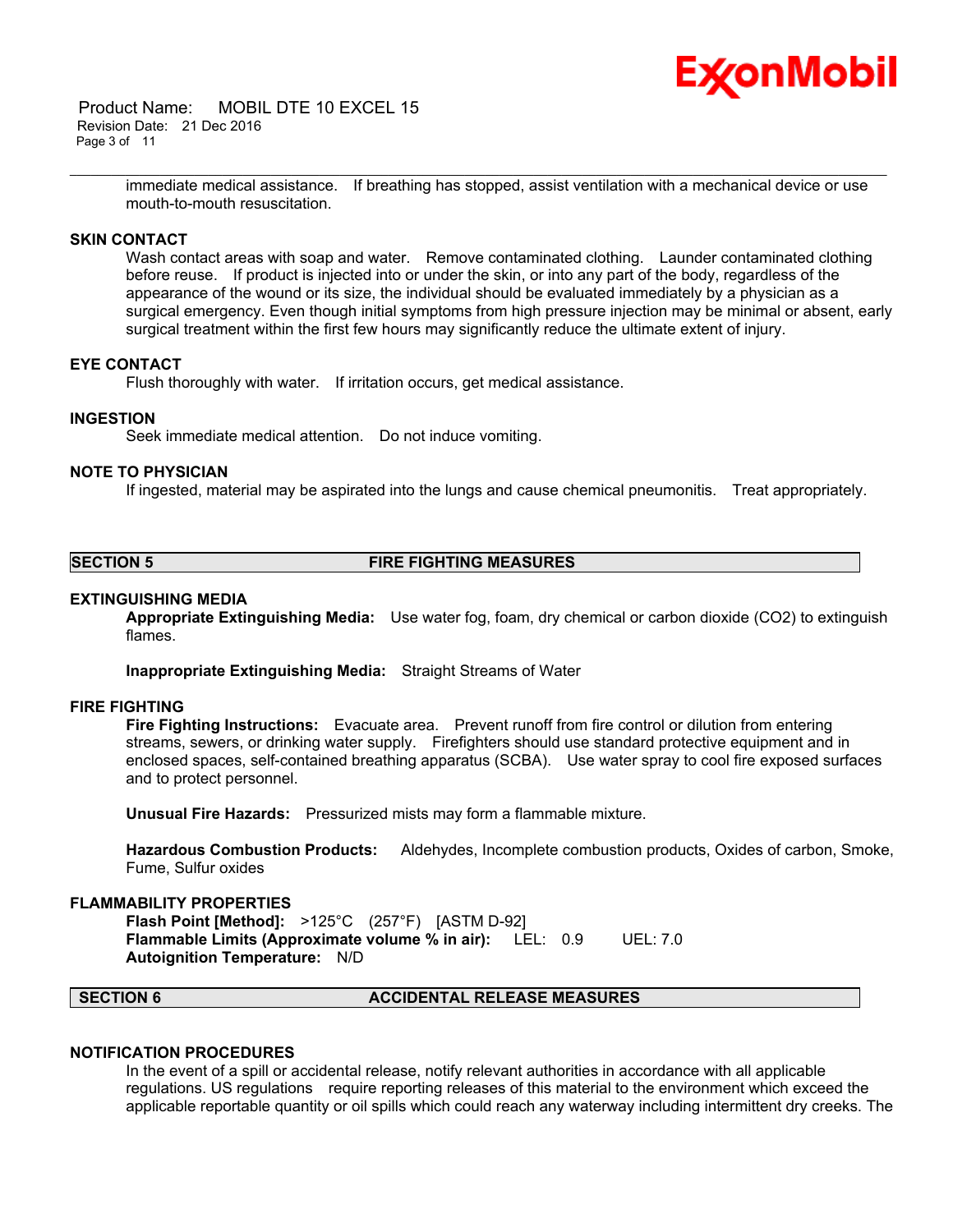# Ex⁄onMobil

 Product Name: MOBIL DTE 10 EXCEL 15 Revision Date: 21 Dec 2016 Page 4 of 11

National Response Center can be reached at (800)424-8802.

# **PROTECTIVE MEASURES**

Avoid contact with spilled material. Warn or evacuate occupants in surrounding and downwind areas if required due to toxicity or flammability of the material. See Section 5 for fire fighting information. See the Hazard Identification Section for Significant Hazards. See Section 4 for First Aid Advice. See Section 8 for advice on the minimum requirements for personal protective equipment. Additional protective measures may be necessary, depending on the specific circumstances and/or the expert judgment of the emergency responders.

\_\_\_\_\_\_\_\_\_\_\_\_\_\_\_\_\_\_\_\_\_\_\_\_\_\_\_\_\_\_\_\_\_\_\_\_\_\_\_\_\_\_\_\_\_\_\_\_\_\_\_\_\_\_\_\_\_\_\_\_\_\_\_\_\_\_\_\_\_\_\_\_\_\_\_\_\_\_\_\_\_\_\_\_\_\_\_\_\_\_\_\_\_\_\_\_\_\_\_\_\_\_\_\_\_\_\_\_\_\_\_\_\_\_\_\_\_\_

For emergency responders: Respiratory protection: respiratory protection will be necessary only in special cases, e.g., formation of mists. Half-face or full-face respirator with filter(s) for dust/organic vapor or Self Contained Breathing Apparatus (SCBA) can be used depending on the size of spill and potential level of exposure. If the exposure cannot be completely characterized or an oxygen deficient atmosphere is possible or anticipated, SCBA is recommended. Work gloves that are resistant to hydrocarbons are recommended. Gloves made of polyvinyl acetate (PVA) are not water-resistant and are not suitable for emergency use. Chemical goggles are recommended if splashes or contact with eyes is possible. Small spills: normal antistatic work clothes are usually adequate. Large spills: full body suit of chemical resistant, antistatic material is recommended.

# **SPILL MANAGEMENT**

Land Spill: Stop leak if you can do it without risk. Recover by pumping or with suitable absorbent.

**Water Spill:** Stop leak if you can do it without risk. Confine the spill immediately with booms. Warn other shipping. Remove from the surface by skimming or with suitable absorbents. Seek the advice of a specialist before using dispersants.

Water spill and land spill recommendations are based on the most likely spill scenario for this material; however, geographic conditions, wind, temperature, (and in the case of a water spill) wave and current direction and speed may greatly influence the appropriate action to be taken. For this reason, local experts should be consulted. Note: Local regulations may prescribe or limit action to be taken.

# **ENVIRONMENTAL PRECAUTIONS**

Large Spills: Dike far ahead of liquid spill for later recovery and disposal. Prevent entry into waterways, sewers, basements or confined areas.

# **SECTION 7 HANDLING AND STORAGE**

# **HANDLING**

Avoid contact with skin. Prevent small spills and leakage to avoid slip hazard. Material can accumulate static charges which may cause an electrical spark (ignition source). When the material is handled in bulk, an electrical spark could ignite any flammable vapors from liquids or residues that may be present (e.g., during switch-loading operations). Use proper bonding and/or ground procedures. However, bonding and grounds may not eliminate the hazard from static accumulation. Consult local applicable standards for guidance. Additional references include American Petroleum Institute 2003 (Protection Against Ignitions Arising out of Static, Lightning and Stray Currents) or National Fire Protection Agency 77 (Recommended Practice on Static Electricity) or CENELEC CLC/TR 50404 (Electrostatics - Code of practice for the avoidance of hazards due to static electricity).

**Static Accumulator:** This material is a static accumulator.

# **STORAGE**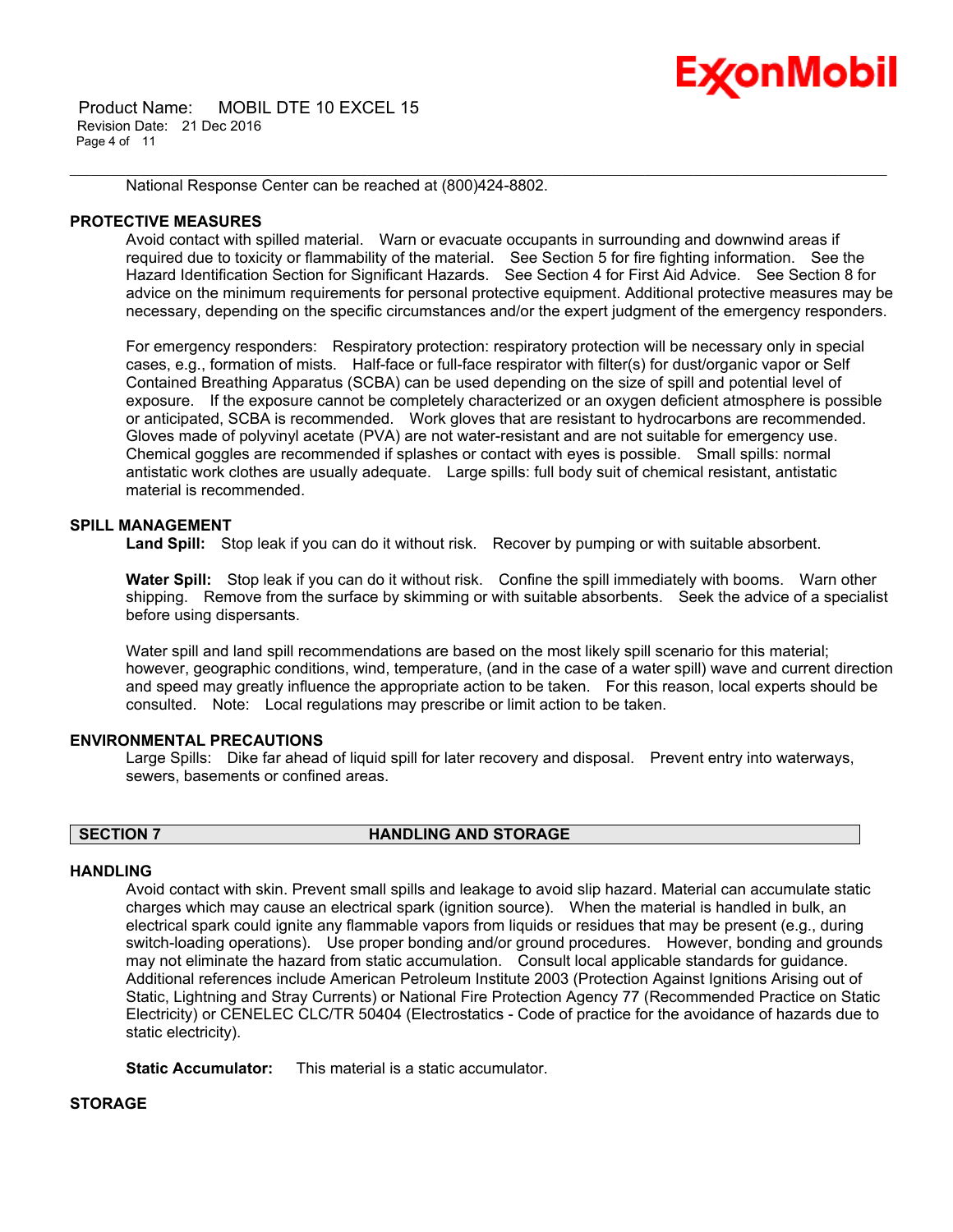

 Product Name: MOBIL DTE 10 EXCEL 15 Revision Date: 21 Dec 2016 Page 5 of 11

> The type of container used to store the material may affect static accumulation and dissipation. Do not store in open or unlabelled containers. Keep away from incompatible materials.

\_\_\_\_\_\_\_\_\_\_\_\_\_\_\_\_\_\_\_\_\_\_\_\_\_\_\_\_\_\_\_\_\_\_\_\_\_\_\_\_\_\_\_\_\_\_\_\_\_\_\_\_\_\_\_\_\_\_\_\_\_\_\_\_\_\_\_\_\_\_\_\_\_\_\_\_\_\_\_\_\_\_\_\_\_\_\_\_\_\_\_\_\_\_\_\_\_\_\_\_\_\_\_\_\_\_\_\_\_\_\_\_\_\_\_\_\_\_

# **SECTION 8 EXPOSURE CONTROLS / PERSONAL PROTECTION**

# **EXPOSURE LIMIT VALUES**

### **Exposure limits/standards (Note: Exposure limits are not additive)**

| <b>Substance Name</b>        | <b>Form</b> | <b>Limit / Standard</b> |                    | <b>NOTE</b> | <b>Source</b>      |
|------------------------------|-------------|-------------------------|--------------------|-------------|--------------------|
| <b>HYDROTREATED LIGHT</b>    | Mist.       | <b>TWA</b>              | $5 \text{ mg/m}$ 3 | N/A         | OSHA <sub>Z1</sub> |
| PARAFFINIC DISTILLATES.      |             |                         |                    |             |                    |
| <b>PETROLEUM</b>             |             |                         |                    |             |                    |
| <b>HYDROTREATED LIGHT</b>    | Mist.       | <b>TWA</b>              | $5$ mg/m $3$       | N/A         | <b>ACGIH</b>       |
| PARAFFINIC DISTILLATES,      |             |                         |                    |             |                    |
| <b>PETROLEUM</b>             |             |                         |                    |             |                    |
| SEVERELY HYDROTREATED HEAVY  | Mist.       | <b>TWA</b>              | $5 \text{ mg/m}$   | N/A         | <b>ACGIH</b>       |
| PARAFFINIC DISTILLATE        |             |                         |                    |             |                    |
| SOLVENT DEWAXED HEAVY        | Mist.       | <b>TWA</b>              | $5 \text{ mg/m}$   | N/A         | OSHA <sub>Z1</sub> |
| PARAFFINIC DISTILLATE        |             |                         |                    |             |                    |
| SOLVENT DEWAXED HEAVY        | Mist.       | <b>TWA</b>              | $5 \text{ mg/m}$ 3 | N/A         | <b>ACGIH</b>       |
| <b>PARAFFINIC DISTILLATE</b> |             |                         |                    |             |                    |

**Exposure limits/standards for materials that can be formed when handling this product:** When mists/aerosols can occur the following are recommended: 5 mg/m<sup>3</sup> - ACGIH TLV (inhalable fraction), 5 mg/m<sup>3</sup> - OSHA PEL.

NOTE: Limits/standards shown for guidance only. Follow applicable regulations.

No biological limits allocated.

# **ENGINEERING CONTROLS**

The level of protection and types of controls necessary will vary depending upon potential exposure conditions. Control measures to consider:

No special requirements under ordinary conditions of use and with adequate ventilation.

### **PERSONAL PROTECTION**

Personal protective equipment selections vary based on potential exposure conditions such as applications, handling practices, concentration and ventilation. Information on the selection of protective equipment for use with this material, as provided below, is based upon intended, normal usage.

**Respiratory Protection:** If engineering controls do not maintain airborne contaminant concentrations at a level which is adequate to protect worker health, an approved respirator may be appropriate. Respirator selection, use, and maintenance must be in accordance with regulatory requirements, if applicable. Types of respirators to be considered for this material include:

No special requirements under ordinary conditions of use and with adequate ventilation.

For high airborne concentrations, use an approved supplied-air respirator, operated in positive pressure mode. Supplied air respirators with an escape bottle may be appropriate when oxygen levels are inadequate, gas/vapor warning properties are poor, or if air purifying filter capacity/rating may be exceeded.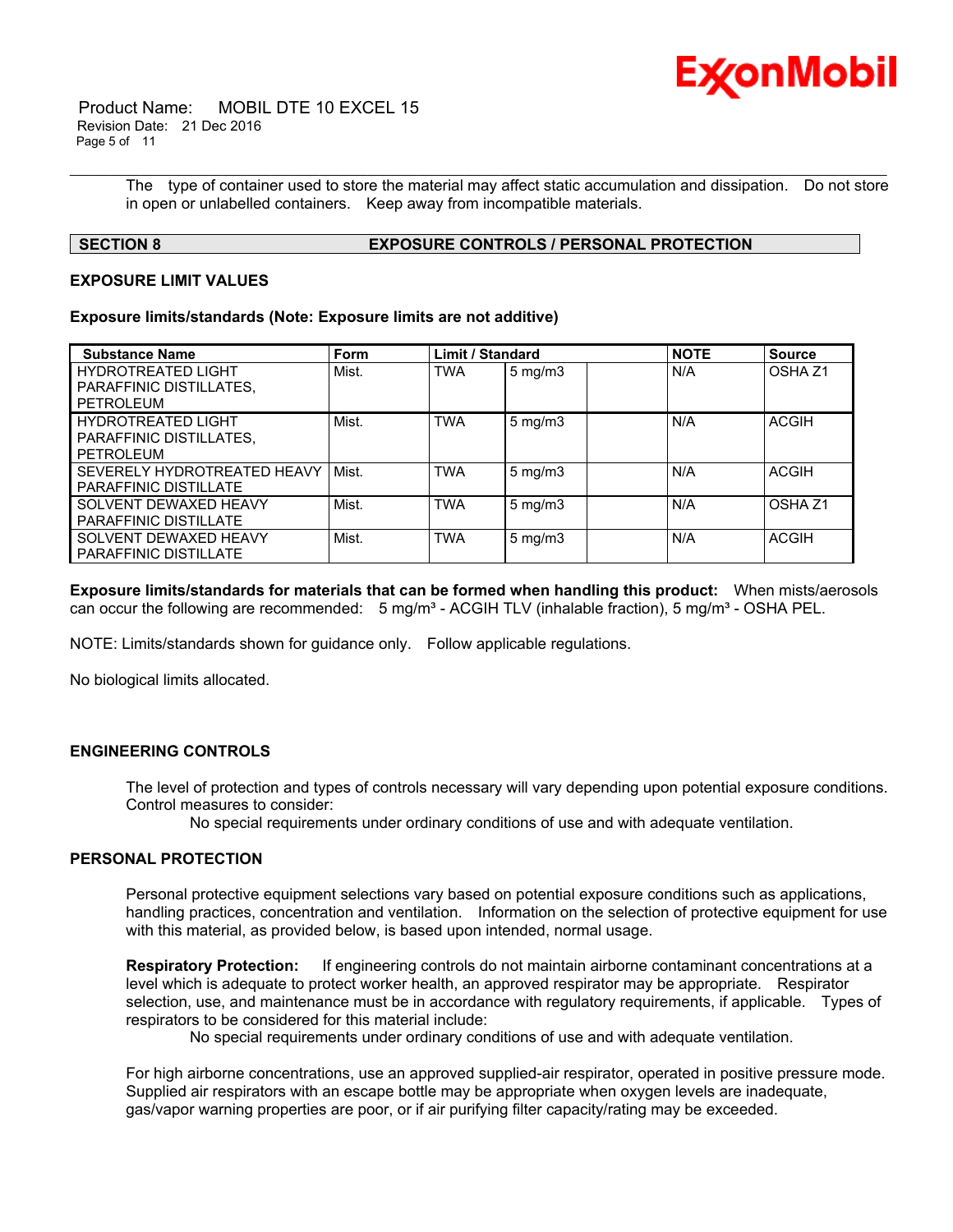

 Product Name: MOBIL DTE 10 EXCEL 15 Revision Date: 21 Dec 2016 Page 6 of 11

> **Hand Protection:** Any specific glove information provided is based on published literature and glove manufacturer data. Glove suitability and breakthrough time will differ depending on the specific use conditions. Contact the glove manufacturer for specific advice on glove selection and breakthrough times for your use conditions. Inspect and replace worn or damaged gloves. The types of gloves to be considered for this material include:

\_\_\_\_\_\_\_\_\_\_\_\_\_\_\_\_\_\_\_\_\_\_\_\_\_\_\_\_\_\_\_\_\_\_\_\_\_\_\_\_\_\_\_\_\_\_\_\_\_\_\_\_\_\_\_\_\_\_\_\_\_\_\_\_\_\_\_\_\_\_\_\_\_\_\_\_\_\_\_\_\_\_\_\_\_\_\_\_\_\_\_\_\_\_\_\_\_\_\_\_\_\_\_\_\_\_\_\_\_\_\_\_\_\_\_\_\_\_

 If prolonged or repeated contact is likely, chemical resistant gloves are recommended. If contact with forearms is likely, wear gauntlet style gloves.

**Eye Protection:** If contact is likely, safety glasses with side shields are recommended.

**Skin and Body Protection:** Any specific clothing information provided is based on published literature or manufacturer data. The types of clothing to be considered for this material include: If prolonged or repeated contact is likely, chemical, and oil resistant clothing is recommended.

**Specific Hygiene Measures:** Always observe good personal hygiene measures, such as washing after handling the material and before eating, drinking, and/or smoking. Routinely wash work clothing and protective equipment to remove contaminants. Discard contaminated clothing and footwear that cannot be cleaned. Practice good housekeeping.

# **ENVIRONMENTAL CONTROLS**

 Comply with applicable environmental regulations limiting discharge to air, water and soil. Protect the environment by applying appropriate control measures to prevent or limit emissions.

# **SECTION 9 PHYSICAL AND CHEMICAL PROPERTIES**

**Note: Physical and chemical properties are provided for safety, health and environmental considerations only and may not fully represent product specifications. Contact the Supplier for additional information.**

### **GENERAL INFORMATION**

**Physical State:** Liquid **Color:** Amber **Odor:** Characteristic **Odor Threshold:** N/D

## **IMPORTANT HEALTH, SAFETY, AND ENVIRONMENTAL INFORMATION**

**Relative Density (at 15 °C):** 0.84 **Flammability (Solid, Gas):** N/A **Flash Point [Method]:** >125°C (257°F) [ASTM D-92] **Flammable Limits (Approximate volume % in air):** LEL: 0.9 UEL: 7.0 **Autoignition Temperature:** N/D **Boiling Point / Range:** > 232°C (450°F) [Estimated] **Decomposition Temperature:** N/D **Vapor Density (Air = 1):** > 2 at 101 kPa [Estimated] **Vapor Pressure:** < 0.013 kPa (0.1 mm Hg) at 20 °C [Estimated] **Evaporation Rate (n-butyl acetate = 1):** N/D **pH:** N/A **Log Pow (n-Octanol/Water Partition Coefficient):** > 3.5 [Estimated] **Solubility in Water:** Negligible **Viscosity:** >14 cSt (14 mm2/sec) at 40 °C | 4.05 cSt (4.05 mm2/sec) at 100 °C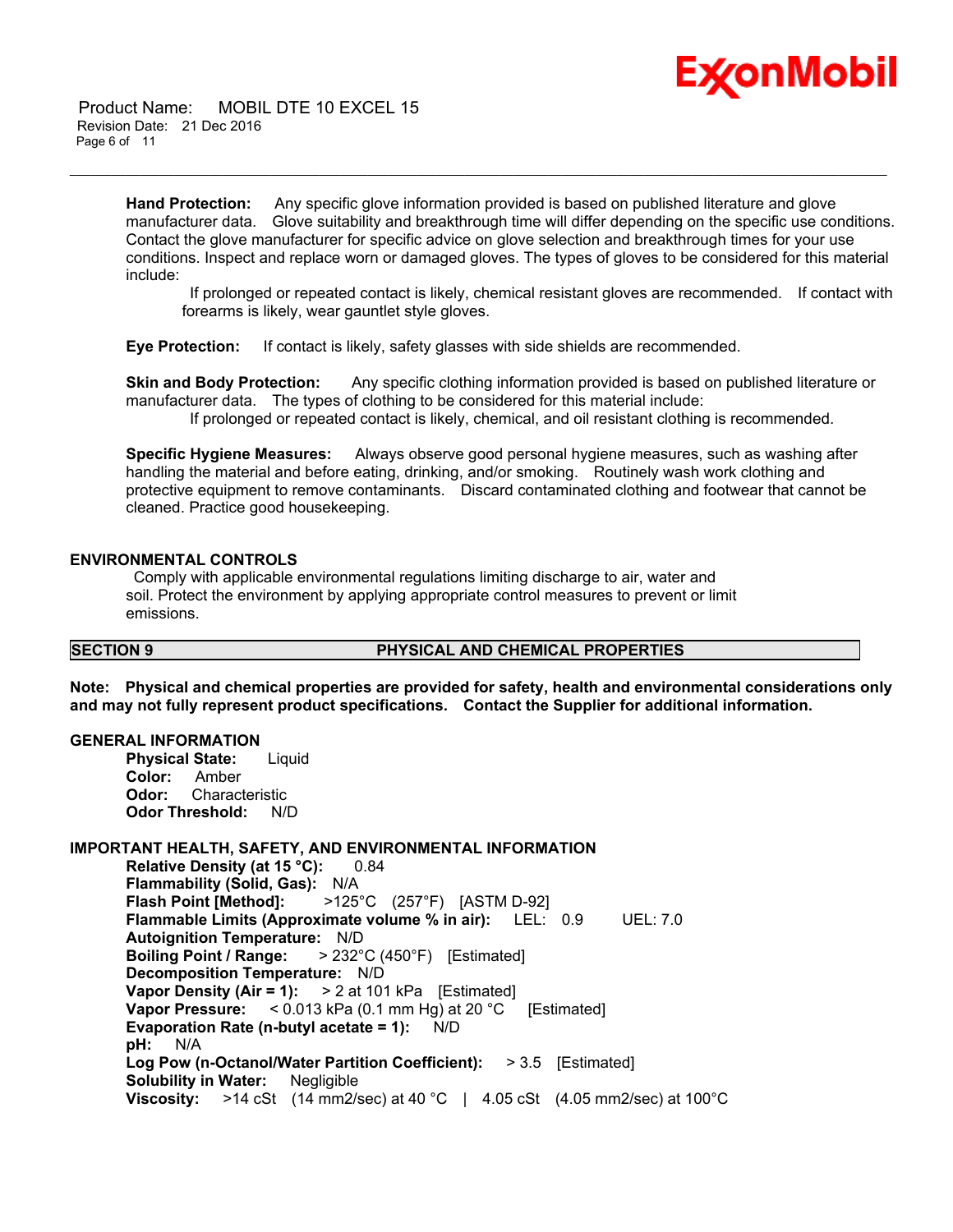

 Product Name: MOBIL DTE 10 EXCEL 15 Revision Date: 21 Dec 2016 Page 7 of 11

**Oxidizing Properties:** See Hazards Identification Section.

# **OTHER INFORMATION**

**Freezing Point:** N/D **Melting Point:** N/A **Pour Point:** -51°C (-60°F) **DMSO Extract (mineral oil only), IP-346:** < 3 %wt

# **SECTION 10 STABILITY AND REACTIVITY**

\_\_\_\_\_\_\_\_\_\_\_\_\_\_\_\_\_\_\_\_\_\_\_\_\_\_\_\_\_\_\_\_\_\_\_\_\_\_\_\_\_\_\_\_\_\_\_\_\_\_\_\_\_\_\_\_\_\_\_\_\_\_\_\_\_\_\_\_\_\_\_\_\_\_\_\_\_\_\_\_\_\_\_\_\_\_\_\_\_\_\_\_\_\_\_\_\_\_\_\_\_\_\_\_\_\_\_\_\_\_\_\_\_\_\_\_\_\_

**REACTIVITY:** See sub-sections below.

**STABILITY:** Material is stable under normal conditions.

**CONDITIONS TO AVOID:** Excessive heat. High energy sources of ignition.

**MATERIALS TO AVOID:** Strong oxidizers

**HAZARDOUS DECOMPOSITION PRODUCTS:** Material does not decompose at ambient temperatures.

**POSSIBILITY OF HAZARDOUS REACTIONS:** Hazardous polymerization will not occur.

# **SECTION 11 TOXICOLOGICAL INFORMATION**

# **INFORMATION ON TOXICOLOGICAL EFFECTS**

| <b>Hazard Class</b>                                               | <b>Conclusion / Remarks</b>                                                                                                                   |
|-------------------------------------------------------------------|-----------------------------------------------------------------------------------------------------------------------------------------------|
| <b>Inhalation</b>                                                 |                                                                                                                                               |
| Acute Toxicity: No end point data for<br>material.                | Minimally Toxic. Based on assessment of the components.                                                                                       |
| Irritation: No end point data for material.                       | Elevated temperatures or mechanical action may form vapors,<br>mist, or fumes which may be irritating to the eyes, nose, throat, or<br>lungs. |
| Ingestion                                                         |                                                                                                                                               |
| Acute Toxicity: No end point data for<br>material.                | Minimally Toxic. Based on assessment of the components.                                                                                       |
| <b>Skin</b>                                                       |                                                                                                                                               |
| Acute Toxicity: No end point data for<br>lmaterial.               | Minimally Toxic. Based on assessment of the components.                                                                                       |
| Skin Corrosion/Irritation: No end point data<br>lfor material.    | May dry the skin leading to discomfort and dermatitis. Based on<br>assessment of the components.                                              |
| Eye                                                               |                                                                                                                                               |
| Serious Eye Damage/Irritation: No end point<br>data for material. | May cause mild, short-lasting discomfort to eyes. Based on<br>assessment of the components.                                                   |
| Sensitization                                                     |                                                                                                                                               |
| Respiratory Sensitization: No end point data<br>lfor material.    | Not expected to be a respiratory sensitizer.                                                                                                  |
| Skin Sensitization: No end point data for<br>lmaterial.           | Not expected to be a skin sensitizer. Based on assessment of the<br>components.                                                               |
| <b>Aspiration: Data available.</b>                                | May be fatal if swallowed and enters airways.<br>Based on physico-<br>chemical properties of the material.                                    |
| <b>Germ Cell Mutagenicity: No end point data</b>                  | Not expected to be a germ cell mutagen. Based on assessment of                                                                                |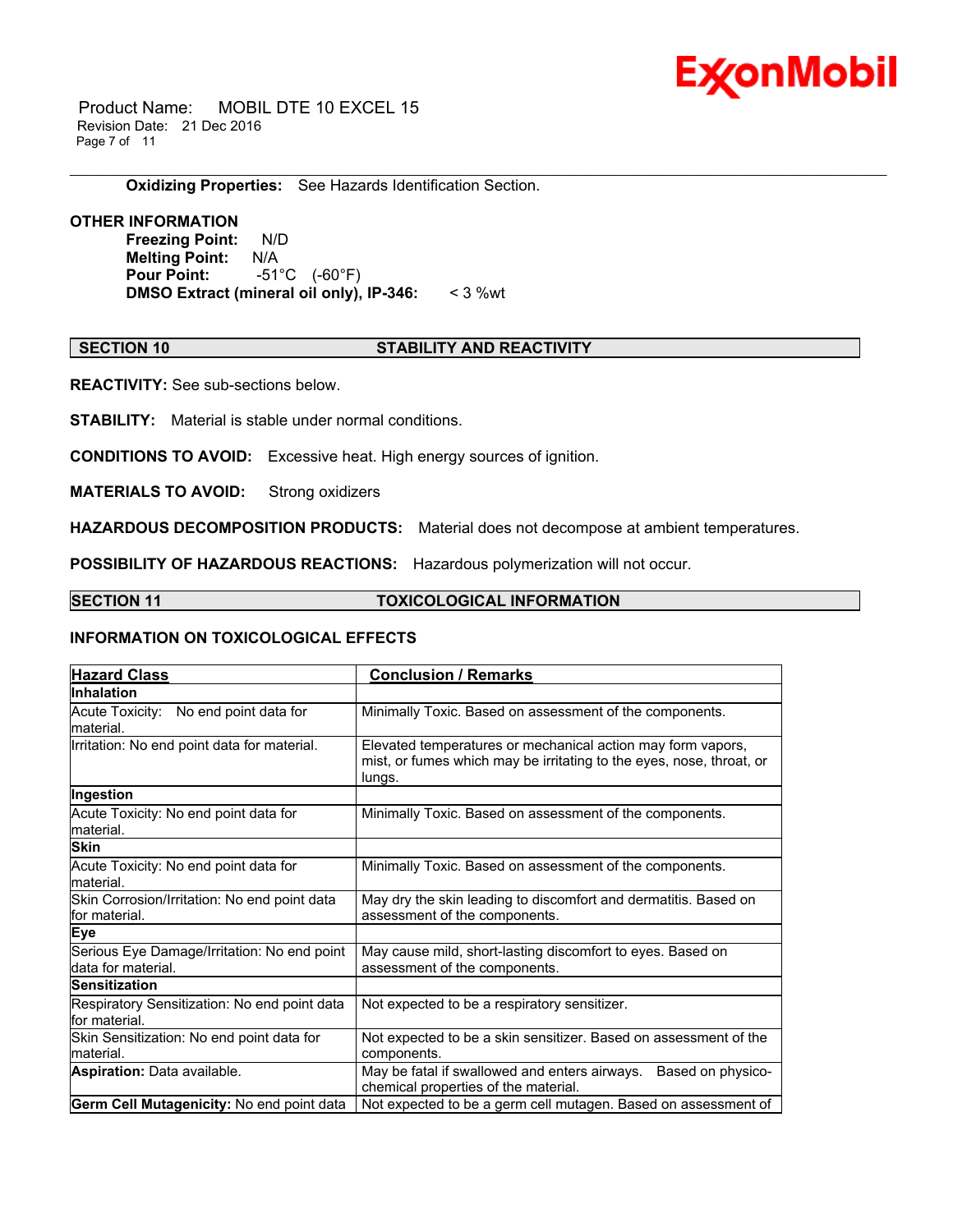

 Product Name: MOBIL DTE 10 EXCEL 15 Revision Date: 21 Dec 2016 Page 8 of 11

| for material.                                   | the components.                                                 |
|-------------------------------------------------|-----------------------------------------------------------------|
| <b>Carcinogenicity:</b> No end point data for   | Not expected to cause cancer. Based on assessment of the        |
| Imaterial.                                      | components.                                                     |
| <b>Reproductive Toxicity: No end point data</b> | Not expected to be a reproductive toxicant. Based on assessment |
| for material.                                   | of the components.                                              |
| Lactation: No end point data for material.      | Not expected to cause harm to breast-fed children.              |
| Specific Target Organ Toxicity (STOT)           |                                                                 |
| Single Exposure: No end point data for          | Not expected to cause organ damage from a single exposure.      |
| Imaterial.                                      |                                                                 |
| Repeated Exposure: No end point data for        | Not expected to cause organ damage from prolonged or repeated   |
| material.                                       | exposure. Based on assessment of the components.                |

#### **OTHER INFORMATION For the product itself:**

Repeated and/or prolonged exposure may cause irritation to the skin, eyes, or respiratory tract. Small amounts of liquid aspirated into the lungs during ingestion or from vomiting may cause chemical pneumonitis or pulmonary edema.

# **Contains:**

Base oil severely refined: Not carcinogenic in animal studies. Representative material passes IP-346, Modified Ames test, and/or other screening tests. Dermal and inhalation studies showed minimal effects; lung non-specific infiltration of immune cells, oil deposition and minimal granuloma formation. Not sensitizing in test animals.

# **The following ingredients are cited on the lists below:** None.

|               | --REGULATORY LISTS SEARCHED-- |                 |
|---------------|-------------------------------|-----------------|
| 1 = NTP CARC  | $3 = IARC 1$                  | $5 = IARC2B$    |
| $2 = NTP$ SUS | $4 = IARC 2A$                 | $6 = OSHA CARC$ |

The information given is based on data available for the material, the components of the material, and similar materials.

# **ECOTOXICITY**

 Material -- Expected to be harmful to aquatic organisms. May cause long-term adverse effects in the aquatic environment.

# **MOBILITY**

 Base oil component -- Low solubility and floats and is expected to migrate from water to the land. Expected to partition to sediment and wastewater solids.

# **PERSISTENCE AND DEGRADABILITY**

# **Biodegradation:**

Base oil component -- Expected to be inherently biodegradable

# **BIOACCUMULATION POTENTIAL**

Base oil component -- Has the potential to bioaccumulate, however metabolism or physical properties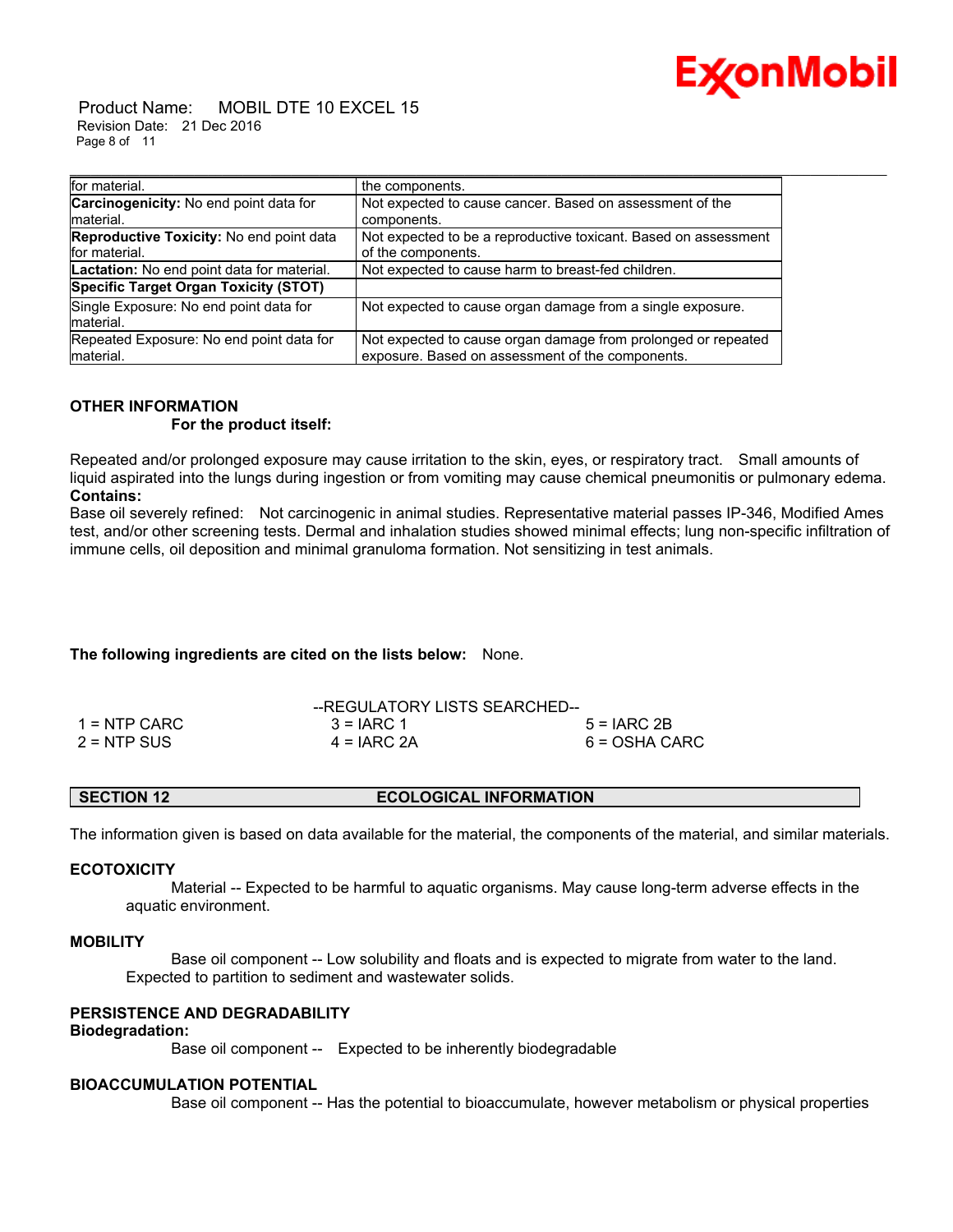

 Product Name: MOBIL DTE 10 EXCEL 15 Revision Date: 21 Dec 2016 Page 9 of 11

may reduce the bioconcentration or limit bioavailability.

# **OTHER ECOLOGICAL INFORMATION**

**VOC:** 13.4 G/L [ASTM E1868-10]

# **SECTION 13 DISPOSAL CONSIDERATIONS**

\_\_\_\_\_\_\_\_\_\_\_\_\_\_\_\_\_\_\_\_\_\_\_\_\_\_\_\_\_\_\_\_\_\_\_\_\_\_\_\_\_\_\_\_\_\_\_\_\_\_\_\_\_\_\_\_\_\_\_\_\_\_\_\_\_\_\_\_\_\_\_\_\_\_\_\_\_\_\_\_\_\_\_\_\_\_\_\_\_\_\_\_\_\_\_\_\_\_\_\_\_\_\_\_\_\_\_\_\_\_\_\_\_\_\_\_\_\_

Disposal recommendations based on material as supplied. Disposal must be in accordance with current applicable laws and regulations, and material characteristics at time of disposal.

### **DISPOSAL RECOMMENDATIONS**

 Product is suitable for burning in an enclosed controlled burner for fuel value or disposal by supervised incineration at very high temperatures to prevent formation of undesirable combustion products. Protect the environment. Dispose of used oil at designated sites. Minimize skin contact. Do not mix used oils with solvents, brake fluids or coolants.

# **REGULATORY DISPOSAL INFORMATION**

 RCRA Information: The unused product, in our opinion, is not specifically listed by the EPA as a hazardous waste (40 CFR, Part 261D), nor is it formulated to contain materials which are listed as hazardous wastes. It does not exhibit the hazardous characteristics of ignitability, corrositivity or reactivity and is not formulated with contaminants as determined by the Toxicity Characteristic Leaching Procedure (TCLP). However, used product may be regulated.

**Empty Container Warning** Empty Container Warning (where applicable): Empty containers may contain residue and can be dangerous. Do not attempt to refill or clean containers without proper instructions. Empty drums should be completely drained and safely stored until appropriately reconditioned or disposed. Empty containers should be taken for recycling, recovery, or disposal through suitably qualified or licensed contractor and in accordance with governmental regulations. DO NOT PRESSURISE, CUT, WELD, BRAZE, SOLDER, DRILL, GRIND, OR EXPOSE SUCH CONTAINERS TO HEAT, FLAME, SPARKS, STATIC ELECTRICITY, OR OTHER SOURCES OF IGNITION. THEY MAY EXPLODE AND CAUSE INJURY OR DEATH.

|  | <b>SECTION 14</b> | <b>TRANSPORT INFORMATION</b> |  |
|--|-------------------|------------------------------|--|
|--|-------------------|------------------------------|--|

- **LAND (DOT):** Not Regulated for Land Transport
- **LAND (TDG):** Not Regulated for Land Transport
- **SEA (IMDG):** Not Regulated for Sea Transport according to IMDG-Code

**Marine Pollutant:** No

**AIR (IATA):** Not Regulated for Air Transport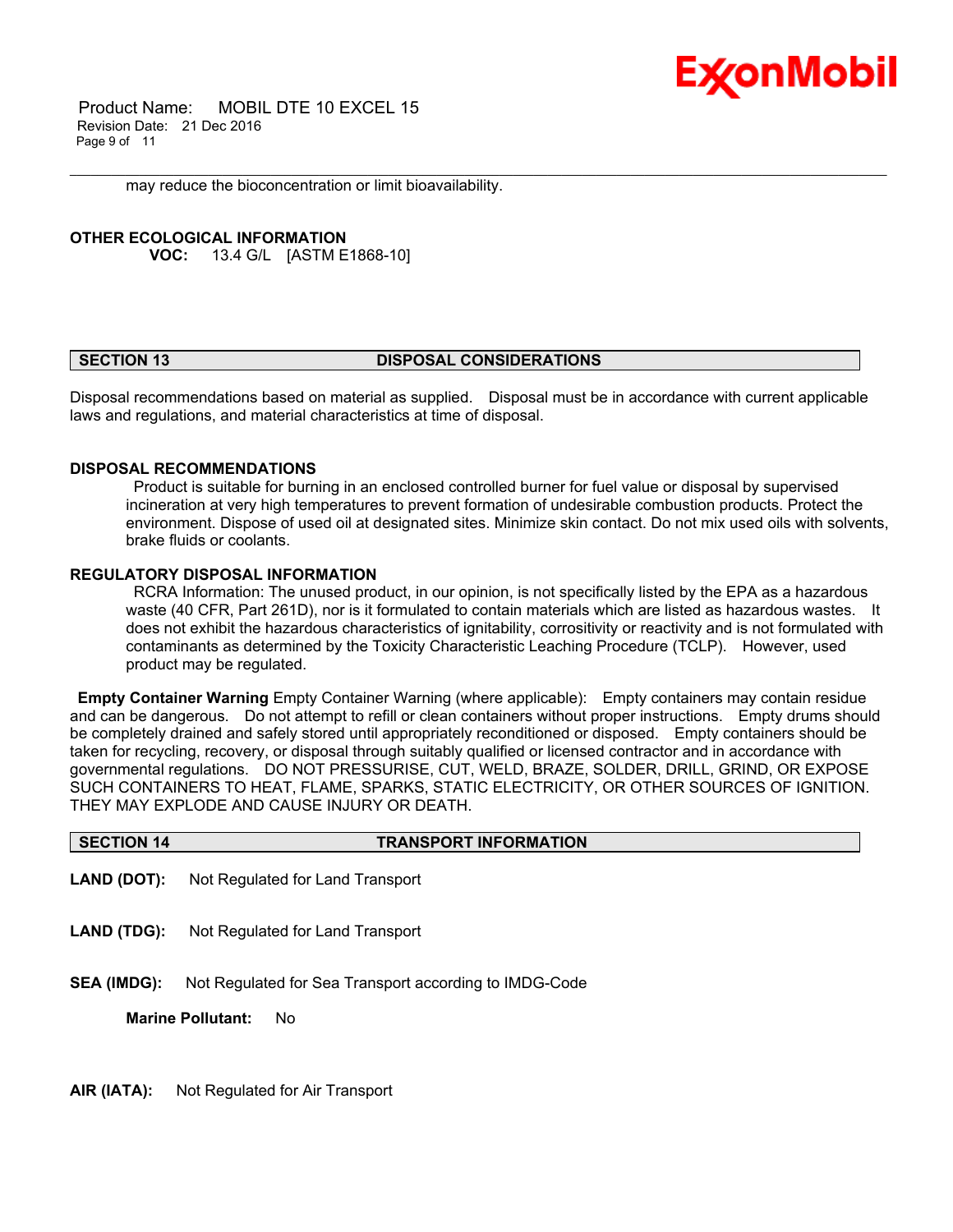

 Product Name: MOBIL DTE 10 EXCEL 15 Revision Date: 21 Dec 2016 Page 10 of 11

### **SECTION 15 REGULATORY INFORMATION**

\_\_\_\_\_\_\_\_\_\_\_\_\_\_\_\_\_\_\_\_\_\_\_\_\_\_\_\_\_\_\_\_\_\_\_\_\_\_\_\_\_\_\_\_\_\_\_\_\_\_\_\_\_\_\_\_\_\_\_\_\_\_\_\_\_\_\_\_\_\_\_\_\_\_\_\_\_\_\_\_\_\_\_\_\_\_\_\_\_\_\_\_\_\_\_\_\_\_\_\_\_\_\_\_\_\_\_\_\_\_\_\_\_\_\_\_\_\_

**OSHA HAZARD COMMUNICATION STANDARD:** This material is considered hazardous in accordance with OSHA HazCom 2012, 29 CFR 1910.1200.

**Listed or exempt from listing/notification on the following chemical inventories:** DSL, ENCS, TSCA  **Special Cases:**

| Inventory    | <b>Status</b>             |
|--------------|---------------------------|
| <b>AICS</b>  | <b>Restrictions Apply</b> |
| <b>IECSC</b> | <b>Restrictions Apply</b> |
| <b>KECI</b>  | <b>Restrictions Apply</b> |
| <b>PICCS</b> | <b>Restrictions Apply</b> |

**SARA 302:** No chemicals in this material are subject to the reporting requirements of SARA Title III, Section 302

**SARA (311/312) REPORTABLE HAZARD CATEGORIES:** Immediate Health. Delayed Health.

**SARA (313) TOXIC RELEASE INVENTORY:** This material contains no chemicals subject to the supplier notification requirements of the SARA 313 Toxic Release Program.

# **The following ingredients are cited on the lists below:**

| <b>Chemical Name</b>                                                               | <b>CAS Number</b> | <b>List Citations</b> |
|------------------------------------------------------------------------------------|-------------------|-----------------------|
| <b>IHYDROTREATED LIGHT</b><br><b>IPARAFFINIC DISTILLATES,</b><br><b>IPETROLEUM</b> | 64742-55-8        |                       |

| --REGULATORY LISTS SEARCHED-- |                    |                     |               |  |
|-------------------------------|--------------------|---------------------|---------------|--|
| $1 = ACGIH ALL$               | $6 = TSCA 5a2$     | $11 = CA$ P65 REPRO | $16 = MN$ RTK |  |
| $2 = ACGIH A1$                | $7 = TSCA5e$       | $12$ = CA RTK       | $17 = NJ RTK$ |  |
| $3 = ACGIH A2$                | $8 = TSCA6$        | $13 = 1$ RTK        | 18 = PA RTK   |  |
| $4 = OSHA Z$                  | $9 = TSCA 12b$     | 14 = LA RTK         | 19 = RI RTK   |  |
| $5 = TSCA4$                   | $10$ = CA P65 CARC | $15 = M1 293$       |               |  |

Code key: CARC=Carcinogen; REPRO=Reproductive

| <b>OTHER INFORMATION</b><br>SECTION 16 |
|----------------------------------------|
|----------------------------------------|

 $N/D$  = Not determined,  $N/A$  = Not applicable

**KEY TO THE H-CODES CONTAINED IN SECTION 3 OF THIS DOCUMENT (for information only):**

H304: May be fatal if swallowed and enters airways; Aspiration, Cat 1 H315: Causes skin irritation; Skin Corr/Irritation, Cat 2